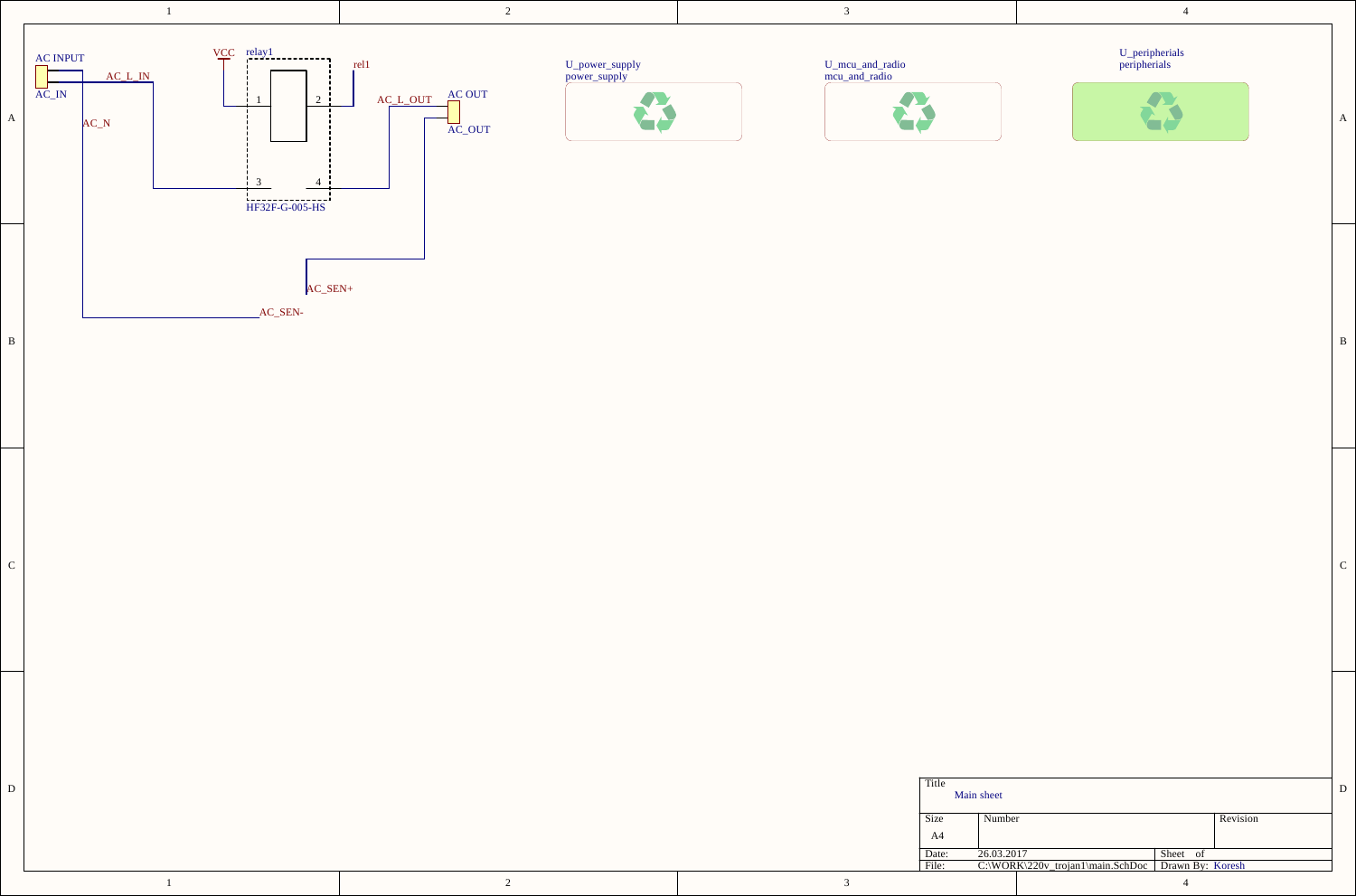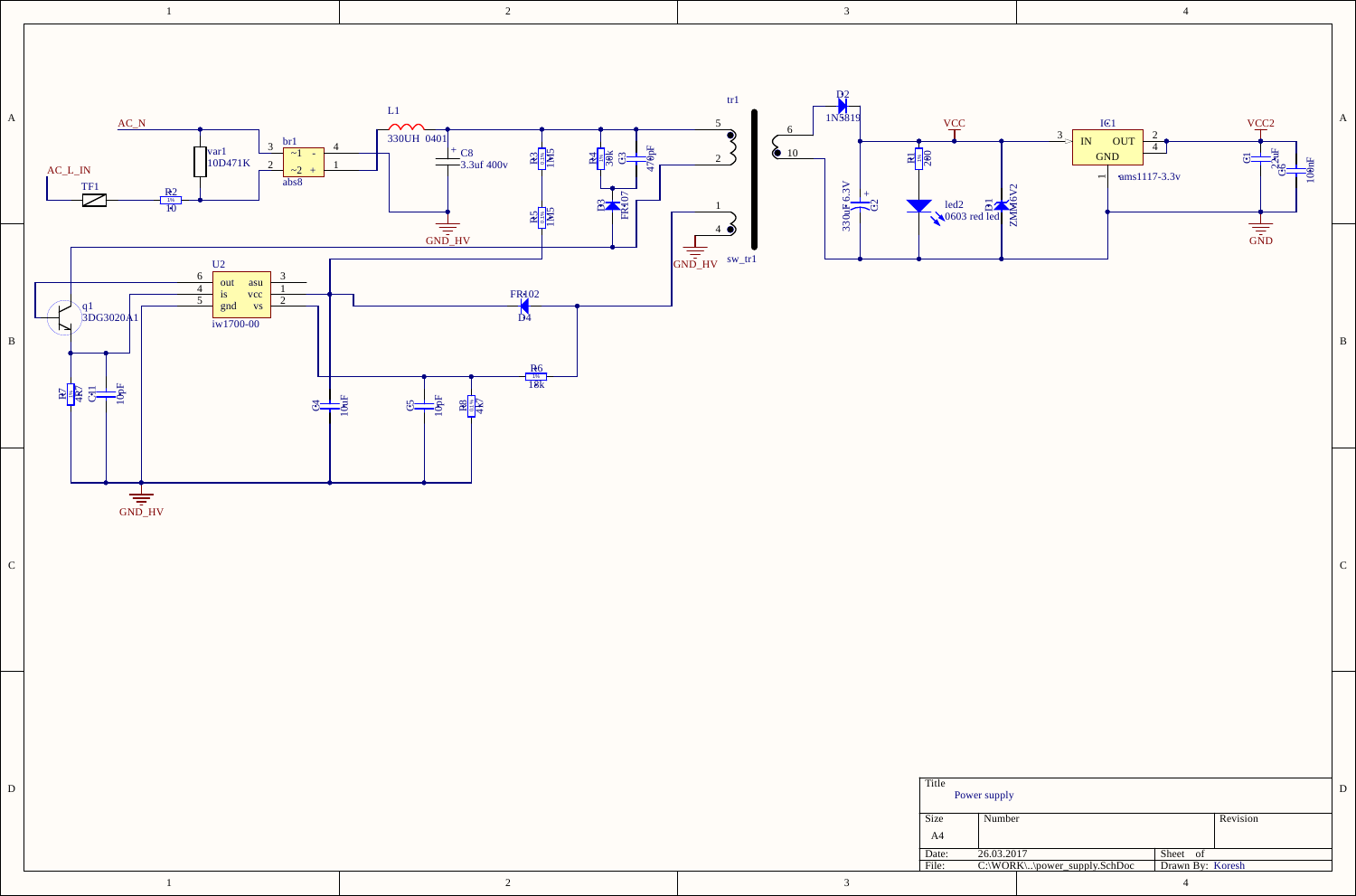|  | ,他们的人都不能在这里,他们的人都不能在这里,他们的人都不能在这里,他们的人都不能在这里,他们的人都不能在这里,他们的人都不能在这里,他们的人都不能在这里,他们 |  |
|--|----------------------------------------------------------------------------------|--|
|  |                                                                                  |  |



2



1

|  |  | Title<br><b>MCU, RADIO</b>   |                                                |       |          |  |
|--|--|------------------------------|------------------------------------------------|-------|----------|--|
|  |  | Number<br>Size<br>A4         |                                                |       | Revision |  |
|  |  | 26.03.2017<br>Date:<br>File: | C:\WORK\\mcu_and_radio.SchDoc Drawn By: Koresh | Sheet |          |  |
|  |  |                              |                                                |       |          |  |

| I |  |  |  |
|---|--|--|--|
|   |  |  |  |
|   |  |  |  |
|   |  |  |  |
|   |  |  |  |
|   |  |  |  |
|   |  |  |  |

 $\overline{c}$  |  $\overline{c}$  |  $\overline{c}$  |  $\overline{c}$  |  $\overline{c}$  |  $\overline{c}$  |  $\overline{c}$  |  $\overline{c}$  |  $\overline{c}$  |  $\overline{c}$  |  $\overline{c}$  |  $\overline{c}$  |  $\overline{c}$  |  $\overline{c}$  |  $\overline{c}$  |  $\overline{c}$  |  $\overline{c}$  |  $\overline{c}$  |  $\overline{c}$  |  $\overline{c}$  |

3